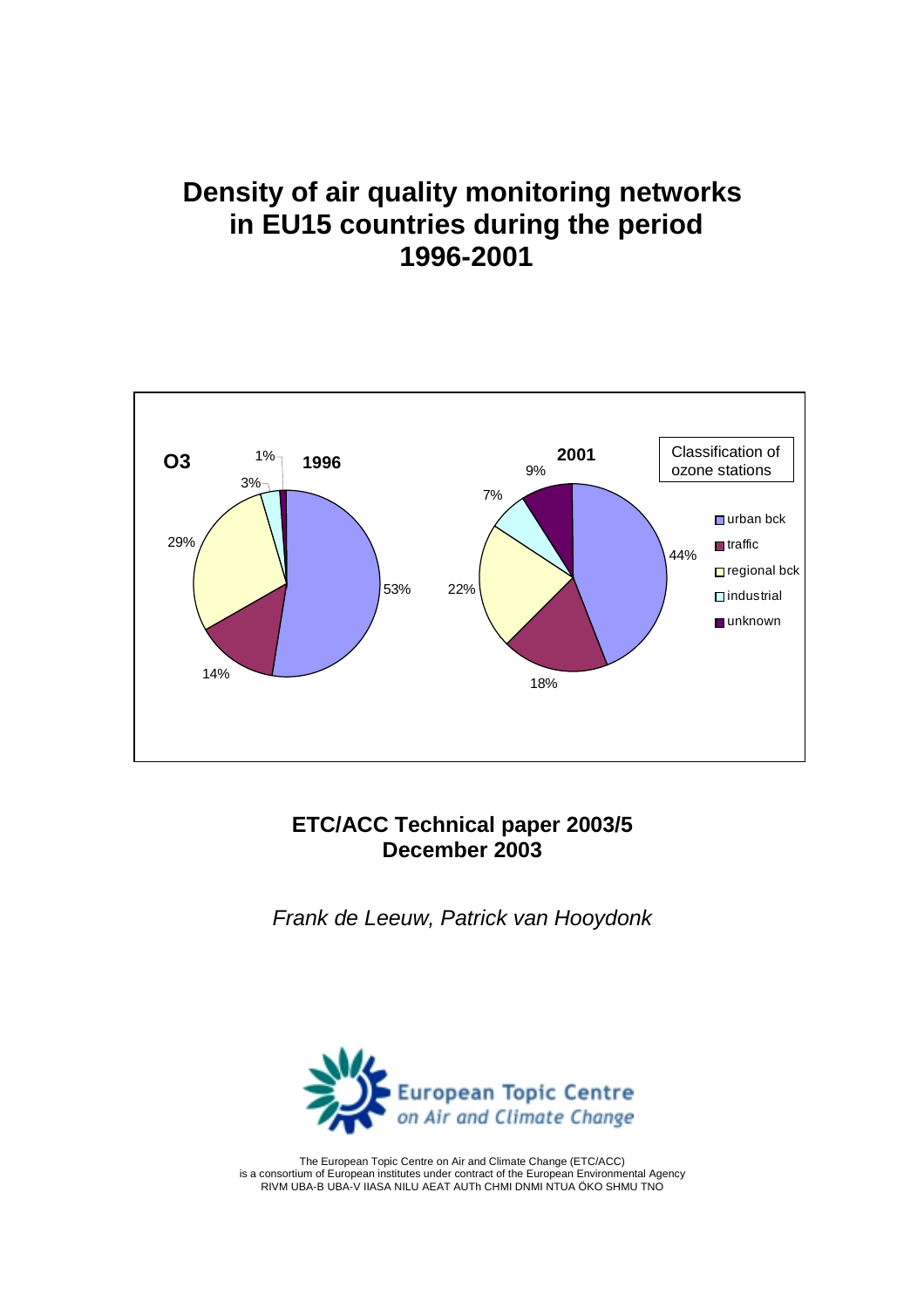*Front page: Classification of ozone stations in 1996 and 2002; see also Figure 2.*

*Author affiliation: FAAM de Leeuw and PR van Hooydonk: National Institute for Public Health and the Environment, Bilthoven, The Netherlands.*

#### **DISCLAIMER**

This ETC/ACC Technical Paper has not been subjected to European Environment Agency (EEA) member state review. It does not represent the formal views of the EEA.

*© ETC/ACC, 2003. ETC/ACC Technical paper 2003/2 European Topic Centre on Air and Climate Change PO Box 1 3720 BA Bilthoven The Netherlands Phone +31 30 2743550 Fax +31 30 2744433 Email etcacc@rivm.nl Website <http://etc-acc.eionet.eu.int/>*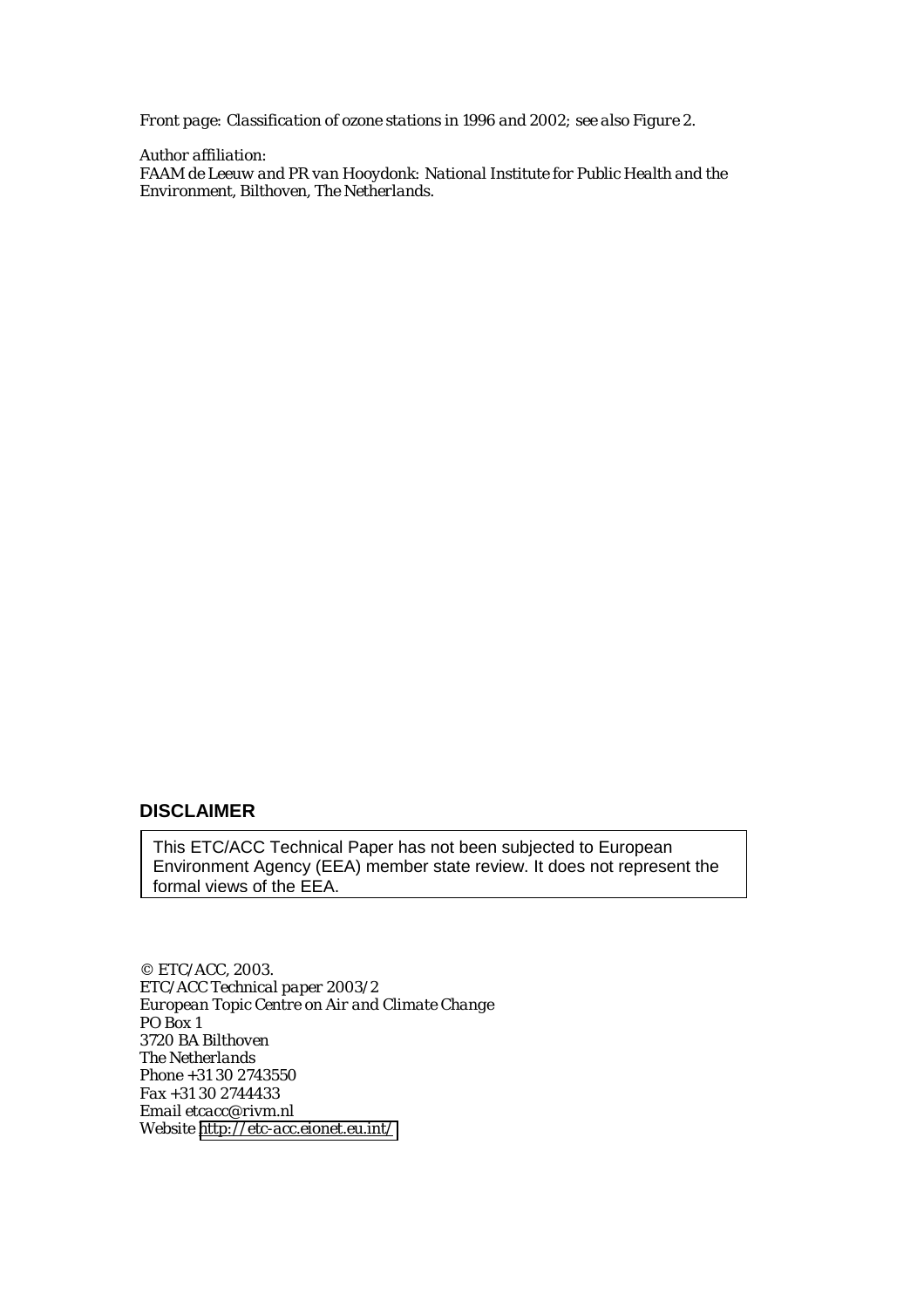#### **SUMMARY**

In the Framework Directive (96/62/EC) and its related daughter directives requirements on the number and siting of air quality monitoring stations is given. It has been suggested that, caused by introduction of the Framework Directive, there is a tendency in air quality monitoring networks towards more urban and less regional background stations. This question is analysed using the information collected under the Exchange of Information Decision and stored in AIRBASE. The situation before and after implementation of the Framework Directive and related daughter directives is analysed by comparing the situations in 1996, 1999 and 2001. In this period an increase in the number of station is seen but, in relative terms, there has been no changes from less rural background station in favour of more urban background stations.

At the end of 2001, the monitoring networks for  $SO_2$ ,  $NO_2$   $PM_{10}$  and lead must have been brought inline with the requirements from the 1st Daughter Directive. Compliance of the networks with the monitoring requirements in 2nd and 3rd Daughter Directive must be realised before end 2002 and 2003, respectively. A further adaptation of networks can not be excluded.

Differences in monitoring strategy and network design between the Member States are visualised by comparing station densities in the various countries. A number of socio-economical and environmental variables are used to express the station density. A large variation in densities is observed. The introduction of the Framework Directive seems not to result in a notable harmonisation of the air quality networks in EU Member States after 1999; this might well be related to the fact that the period 1999-2001 is too short for the reconstruction and/or adaptation of the monitoring networks.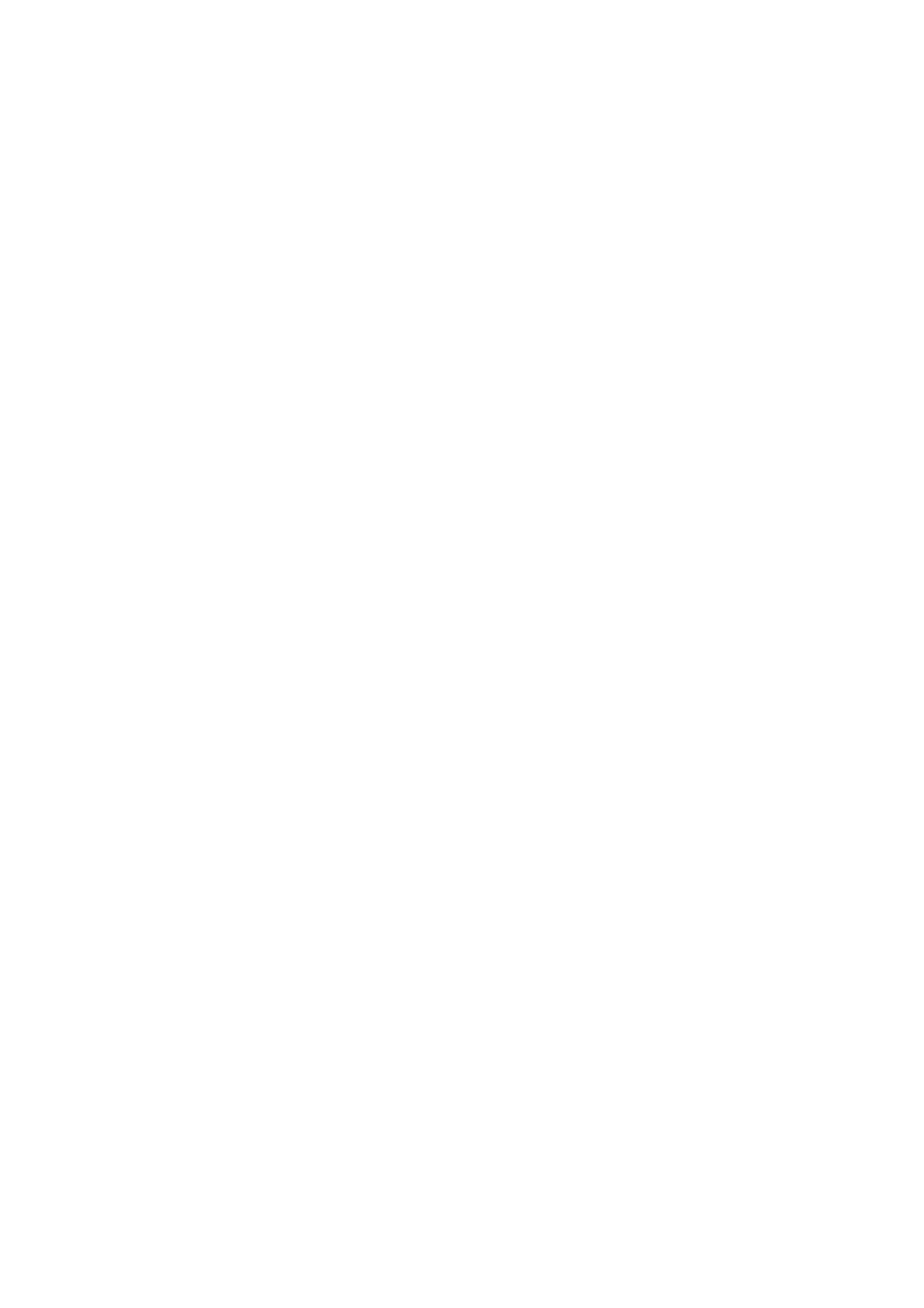### **Contents**

| 5. |  |
|----|--|
|    |  |
|    |  |
|    |  |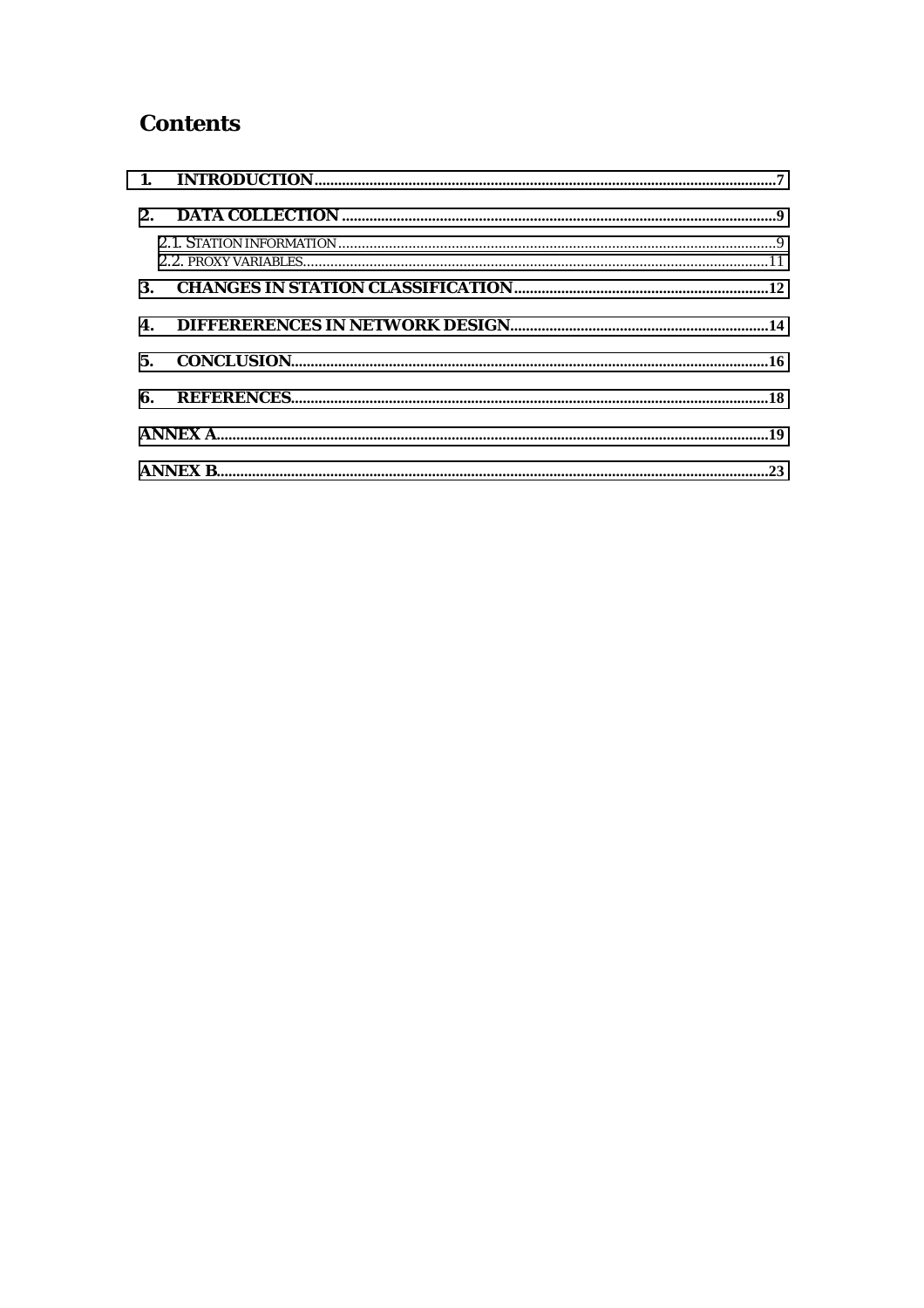## <span id="page-5-0"></span>**1. INTRODUCTION**

At several occasions like meetings of the Working Group on Implementation and of the EMEP Task Force on Monitoring and Measurements it has been suggested that, caused by the introduction of the Framework Directive (EC, 1996) and its Daughter Directives (EC, 1999; EC, 2000; EC, 2002), there is a tendency in the air quality monitoring networks towards more urban and less regional background stations.

The following points support the assumption that there is a shift towards more urban monitoring stations:

- not for all pollutants in the first three Daughter Directives a limit or target value for protection of vegetation or ecosystems has been defined. For these pollutants  $(PM_{10}, Ph, CO, benzene)$  there is no requirement for establishing regional background stations;
- the requirements on number of stations used to assess compliance with health related limit values are more stringent than is the case for vegetation or ecosystem related limit values. According to the 1st and 2nd Daughter Directive the required station density is, in the highest assessment regime, at least 1.5 station per million inhabitants; only when the population in an agglomeration exceeds 6 million a lower density is required. With a EU15 averaged population density of more than 100 persons per km2 this corresponds roughly with a station density of one station per 6700 km2, that is three time more than the highest required density for assessment of exposure of vegetation (1 station per 20 000 km2);
- the Daughter Directives introduce a bias towards more stations in more polluted (in general terms, urbanised) areas: when concentrations exceed the upper assessment threshold the required minimum number of stations is twice as high as when concentrations are between upper and lower assessment thresholds;
- according to the preliminary assessment reports for the 1<sup>st</sup> Daughter Directive (EC/DGEnv, 2002), in many countries it was decided to change the existing network to some extent. Often the number of stations was changed; when changed, it was usually increased. In some countries stations were relocated. Some relocations were only slight, in order to comply with the micro-siting requirements. Other relocations were macro-siting changes in order to improve the balance between station types in the network.

In relation to this question, it has also been questioned whether the introduction of the Framework Directive has initiated some *harmonisation* in monitoring strategies in the EU Member States. An analysis (De Leeuw *et al.,* 1999) of the ozone networks operational in the Member States under the former ozone directive (EC, 1992) showed that there are large differences in network design between the Member States. As a consequence of the Framework Directive, which gives criteria on the number and siting of monitoring stations, one may assume that these common principles for monitoring strategy result in smaller differences in station density.

In this note both questions are addressed using information available from AIRBASE, that is, using the information submitted under the Exchange of Information (EoI) Decision (EC, 1997; EC, 2001). Although the EoI should cover at least all stations "*which are used in the framework of the implementation of directives adopted in accordance with Article 4 of the Directive on air quality"*, there is no guarantee that this is indeed the case. A preliminary comparison between stations included in the questionnaire on the first Daughter Directive and stations reporting under the EoI

 $\overline{a}$ 

<sup>1</sup> See Article 3 of the Exchange of Information Decision.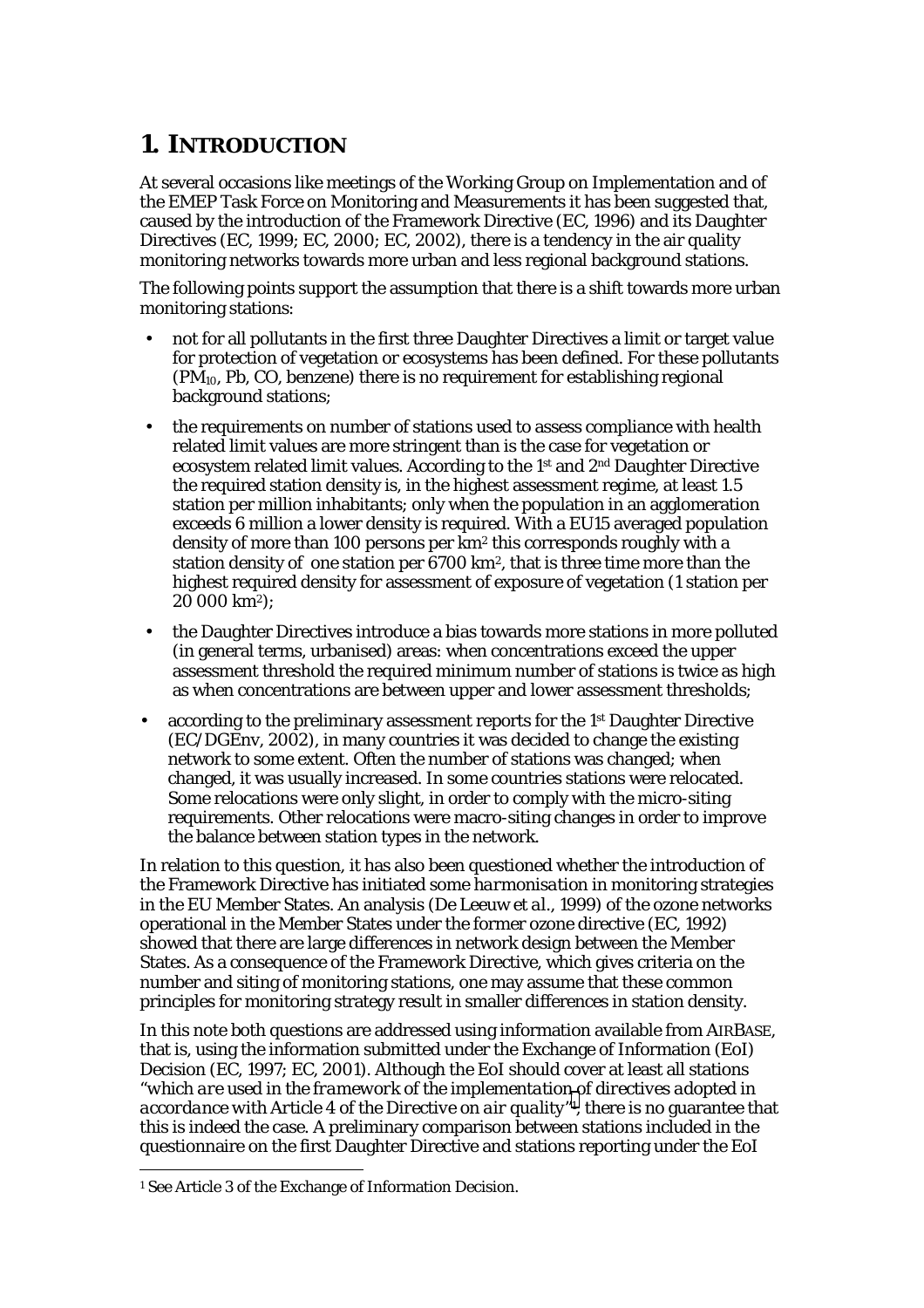indicates a mismatch of about 30% between both station sets (Van den Hout, personal communication).

For evaluation of any change in networks, three years have been selected:

- **1996**: this year should represent the situation before adoption of the Framework Directive. 1996 has been selected, as this is the first year for which AIRBASE contains information for the majority of EU15 Member States. It should be mentioned, however, that for a number of Member States 1996 data is incomplete or missing. Although the EoI Decision requires that Member States submit additional information over the period 1990-1997, this is not always realised. Missing information for some Member States in 1996 hampers the comparison between the years.
- **1999**: the Framework Directive is adopted, the first daughter directive on SO<sub>2</sub>. NO2, particulate matter and lead enters into force. Member states have to bring their monitoring networks in line with the requirements of the 1st Daughter Directive.
- **2001**: the most recent year available in AIRBASE. Medio 2001 monitoring networks must comply with the 1st Daughter Directive requirements.

In this note the monitoring situation with respect to  $SO_2$ ,  $NO_2$ ,  $PM_{10}$ ,  $CO$  and  $O_3$  is discussed. The 2nd Daughter Directive (on CO and benzene) and 3rd Daughter Directive (on ozone) must be implemented by December 2002 and September 2003, respectively. For these pollutants the 2001 situation will not represent the "final" stage.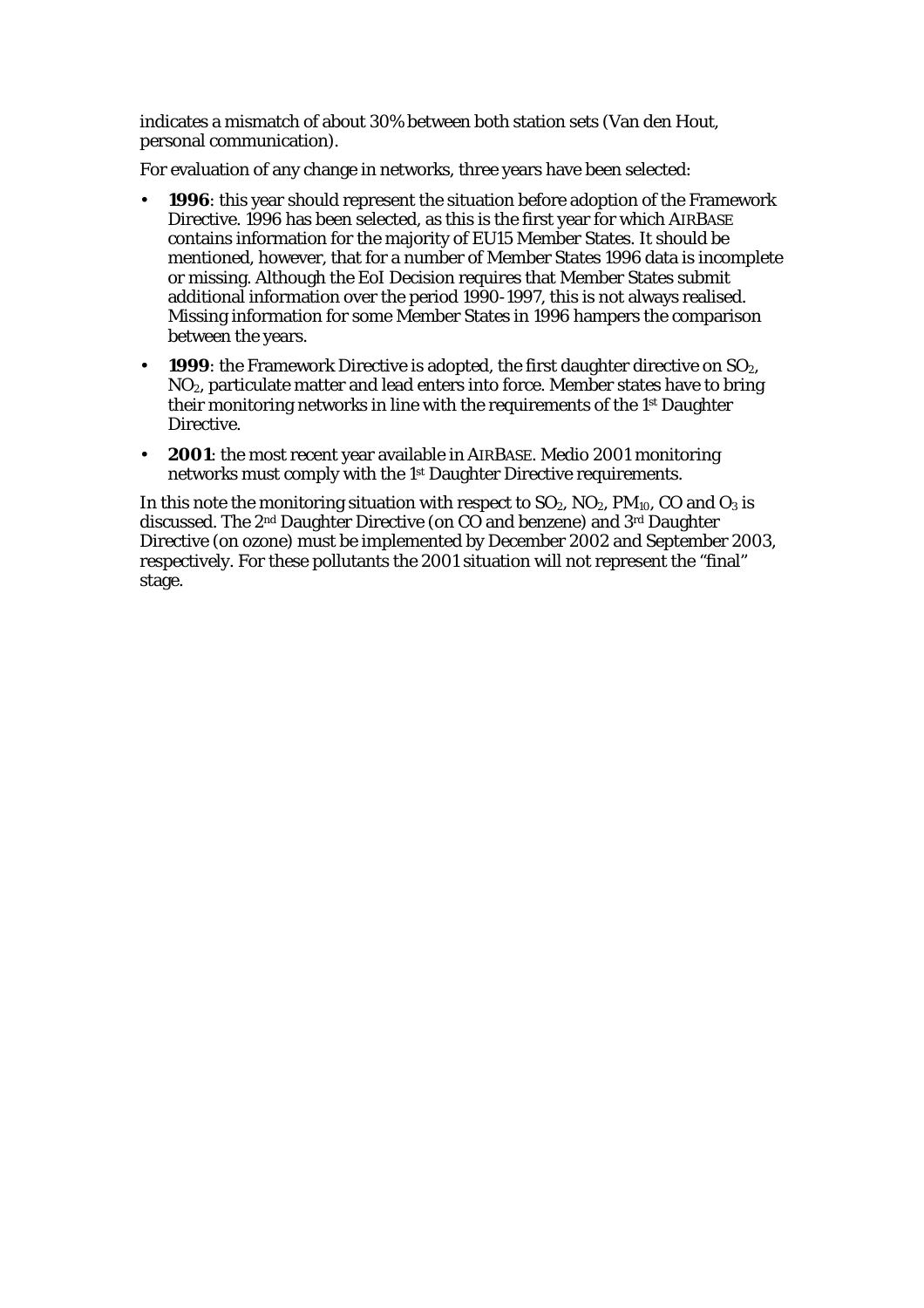## <span id="page-7-0"></span>**2. DATA COLLECTION**

#### **2.1. STATION INFORMATION**

For each of the three years, all stations, which have submitted raw data, have been selected from AIRBASE. No further selection criteria on data capture has been applied resulting in an upper limit of the number of operational stations. In practical applications a number of stations will not pass the test on data coverage of 75 or 90%. For 1996 information from several Member States (3 to 6, depending on the pollutant) is missing; for 1999 and 2001 for all Member States with exception of Luxembourg information is available.

Following the EoI, stations are classified according to a *type of area* and a *type of station.* The type of area defines the wider surroundings of the station:

| urban    | Station is located in a city;                                                                                   |
|----------|-----------------------------------------------------------------------------------------------------------------|
| suburban | Station is located on the outskirts (fringe) of a city, or in small<br>residential areas outside the main city; |
| rural    | Station is located outside a city.                                                                              |

The type of station is defined in relation to the dominant emission sources influencing the concentration at the station. The following types of station have been defined:

| Traffic    | Station located such that its pollution level is determined<br>predominantly by the emissions from nearby traffic (roads,<br>motorways, highways);                                                    |
|------------|-------------------------------------------------------------------------------------------------------------------------------------------------------------------------------------------------------|
| Industrial | Station located such that its pollution level is influenced<br>predominantly by emissions from nearby single industrial<br>sources or industrial areas with many sources;                             |
| Background | Station located such that its pollution level is not influenced<br>significantly by any single source or street, but rather by the<br>integrated contribution from all sources upwind of the station. |

Note that each type of area can be combined with each type of stations, for example the combination urban/traffic and suburban/traffic defines a street-station in the (inner)city; the combination rural/traffic defines a station close to a intercity motoror highway.

According to the EoI submission on the type of area is mandatory; information on type of station should be provided "to the extend possible". In our view (Buijsman *et al*., 2003*)*, however, both items provide information essential for a proper evaluation of the observed concentrations. The need for information on both points can, in the best way, illustrated with an example: Figure 1 gives the annual mean  $NO<sub>2</sub>$ concentration at two stations in Berlin. Both stations are by their type of area classified as *urban*; the distance between the two stations is less than 4 km. The marked difference in behaviour - at Charlottenburg concentrations are systematically higher and a stronger decreasing trend is observed - can only be explained by the type of station. Charlottenburg is a *traffic-urban* station while Neuköln is a *backgroundurban* station.

Based on type of area/type of station combination all stations have been grouped into four classes according to the scheme given in Table 1. In the remaining of this paper station are indicated by their class unless explicitly stated.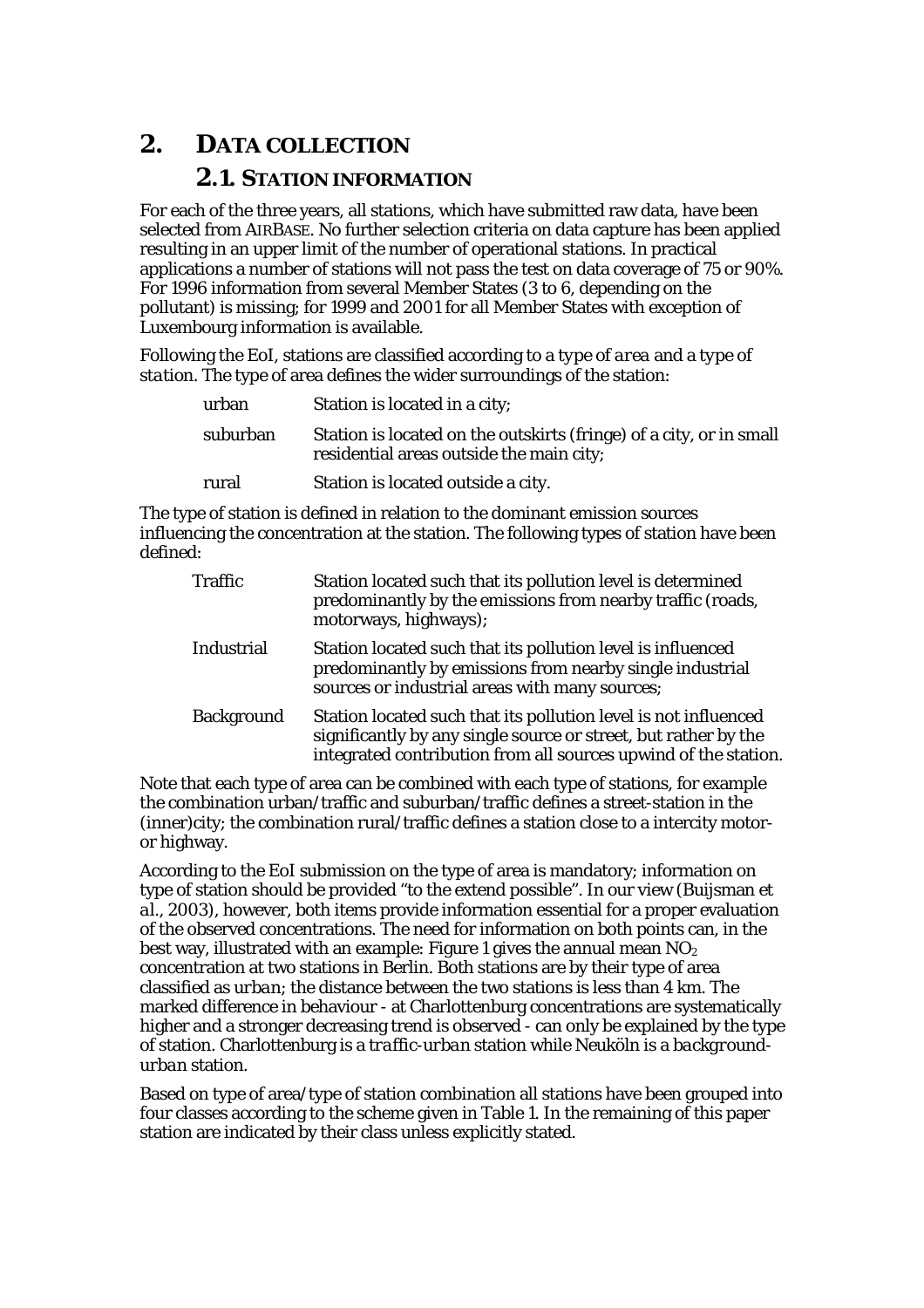

Figure 1. Annual mean NO2 concentration at two stations in Berlin.

| class                 | Type of area | Type of station |
|-----------------------|--------------|-----------------|
| (sub)urban background | urban        | background      |
|                       | suburban     | background      |
| traffic               | urban        | traffic         |
|                       | suburban     | traffic         |
|                       | rural        | traffic         |
|                       | unknown      | traffic         |
| regional background   | rural        | background      |
| industrial            | urban        | industrial      |
|                       | suburban     | industrial      |
|                       | rural        | industrial      |
|                       | unknown      | industrial      |
| unknown               | unknown      | background      |
|                       | urban        | unknown         |
|                       | suburban     | unknown         |
|                       | rural        | unknown         |
|                       | unknown      | unknown         |

Table 1. Classification scheme of stations based on type of area and type of zone.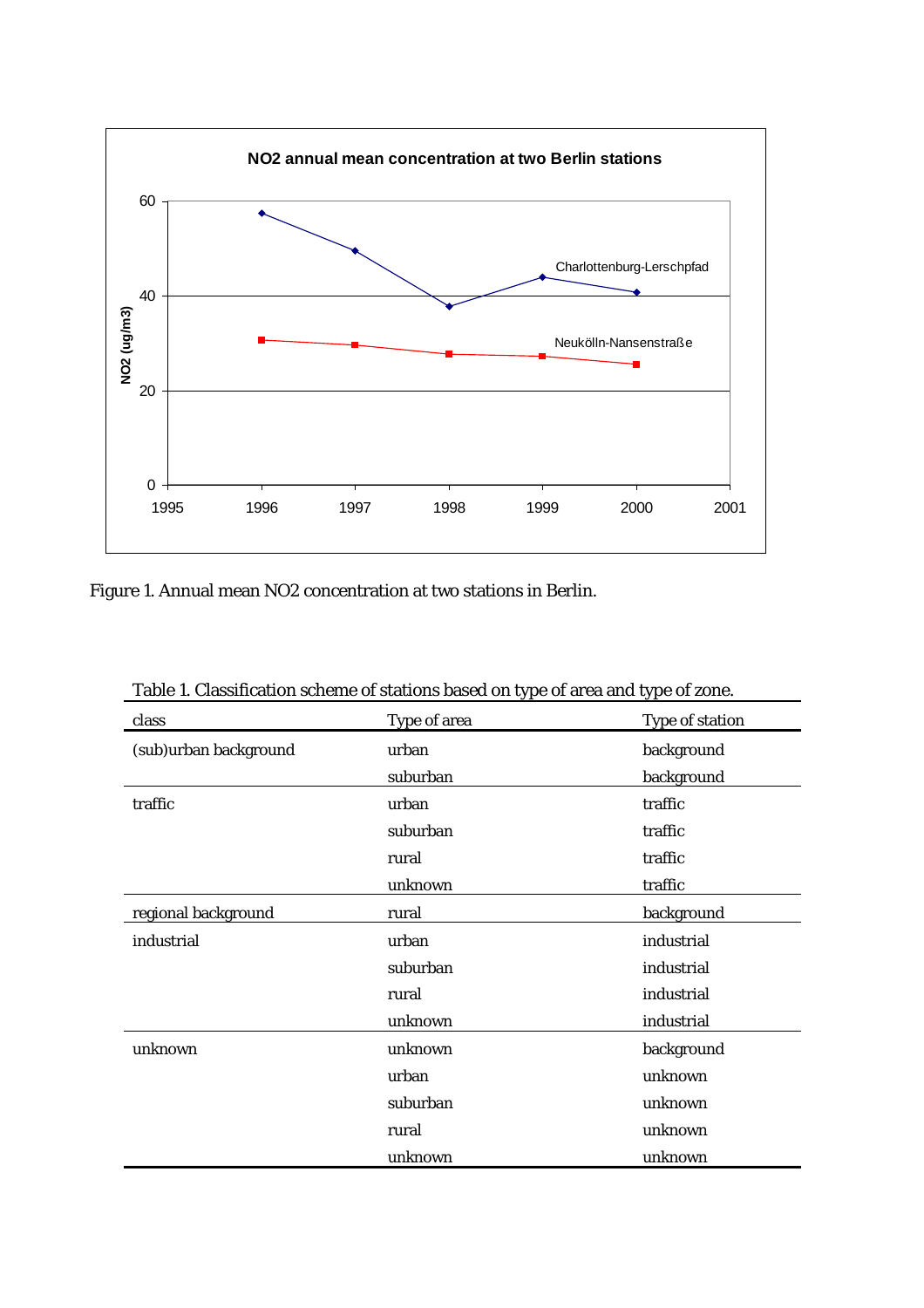### **2.2. PROXY VARIABLES**

<span id="page-9-0"></span>The question whether the introduction of the Framework directive initiated some harmonisation in monitoring networks, can not be answered by simply looking at the number of stations. The socio-economical and pollution situation differs so widely over the Member States that other explaining factors than simple total station numbers must be included. Here we will use the variables given in Table 2 to compare number and type of stations in the Member States. In the analysis we have neglected the changes of the proxy variables over the period 1996-2001. In all case the most recent available data (1999 or 2000) has been used. All data is available at the EEA data warehouse, see for more detailed information Larssen *et al*, 2003.

| Variable                                    | source                                                                       |
|---------------------------------------------|------------------------------------------------------------------------------|
| Total population                            | World Bank, World Development Indicators<br>2002                             |
| Urban population                            | World Bank, World Development Indicators<br>2002                             |
| Total area                                  | <b>Eurostat, New Cronos</b>                                                  |
| Gross Domestic Product (1995 market prices) | <b>Eurostat, New Cronos</b>                                                  |
| Total emissions $(SO_2, NO_x, NMVOC, CO)$   | National submissions to CLRTAP/EMEP                                          |
| Total (primary + secondary) emissions PM10  | CLRTAP data completed with AutoOilII and<br><b>CEPMEIP</b> totals            |
| Energy consumption by road traffic          | <b>International Energy Agency: Energy</b><br><b>Balances OECD countries</b> |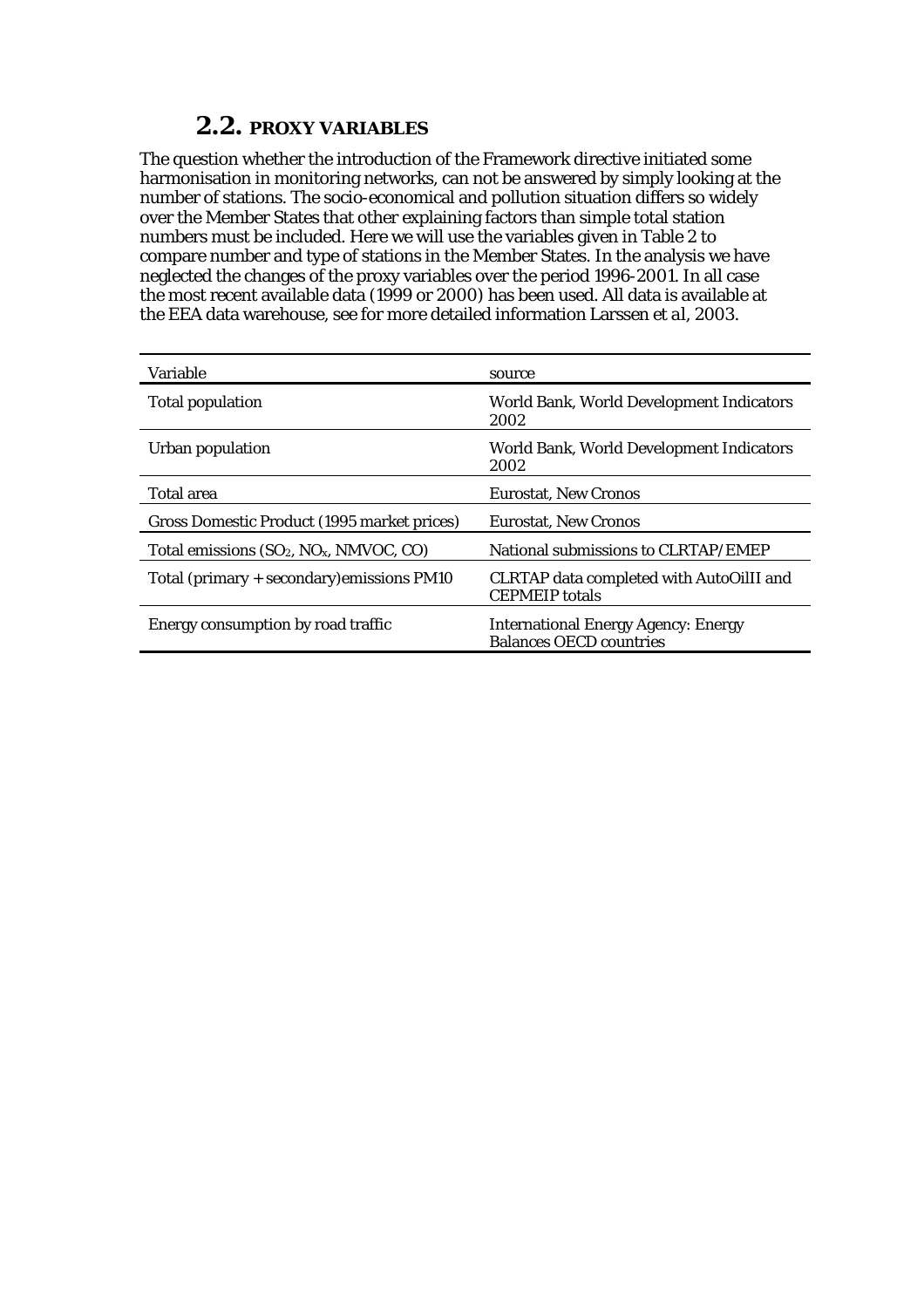### <span id="page-10-0"></span>**3. CHANGES IN STATION CLASSIFICATION**

For the EU the relative distribution per station class is for all year given in Figure 2. Although for each of the pollutants the absolute number of stations increases sharply (for  $PM_{10}$  with 1900%, for CO with 650% and the other pollutants with 130%), the changes in distribution over the station classes are limited.

In general the largest changes are seen between 1996 and 1999. Partly these changes will be caused by the ill representativity of the 1996 data. As mentioned above, for some (large) Member States no information is available. Large changes are particularly observed for PM10, however, the 1996 data is not representative as in most countries a systematic monitoring of  $PM_{10}$  started around 1996. For typically traffic-related pollutants ( $NO<sub>2</sub>$ ,  $PM<sub>10</sub>$ ,  $CO$ ) a large fraction of traffic stations can be seen.

The assumption that the directives introduced a shift towards more (sub) urban stations is not supported by the AIRBASE information. In absolute terms, there is an increase in the number of urban stations. However, the available data indicates a small decrease in the percentage of urban background stations. However, as the fraction of unclassified stations has increased as well, it might well be that the number of urban background stations is underestimated over the last years.

Similarly, no conclusions can be drawn with respect to the fraction of regional background stations. The small changes between 1999 and 2001 might well be related to the fact that a two-year period is too short for a complete adaptation of a network to the requirements in the Daughter Directives.



Figure 2. Distribution of station classification  $(SO_2, NO_2$  monitoring stations) in EU Member States for the years 1996, 1999 and 2001.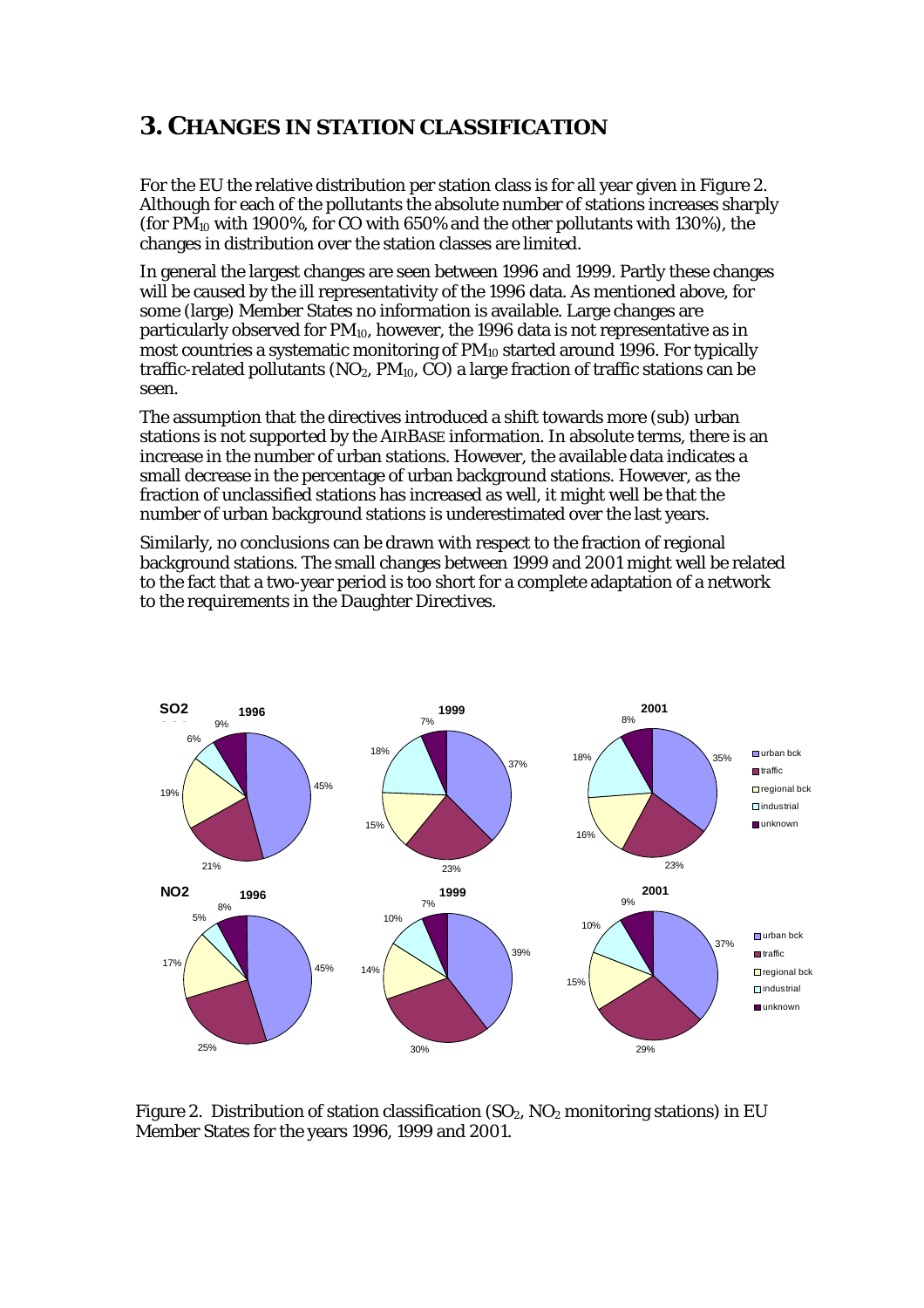









| Number of    |             | SO <sub>2</sub> |      |      | NO <sub>2</sub> |      |                         | <b>PM10</b> |
|--------------|-------------|-----------------|------|------|-----------------|------|-------------------------|-------------|
| station      |             |                 |      |      |                 |      |                         |             |
|              | 1996        | 1999            | 2001 | 1996 | 1999            | 2001 | 1996                    | 1999        |
| urban bck    | 343         | 580             | 605  | 333  | 592             | 668  | 31                      | 134         |
| traffic      | 158         | 361             | 385  | 184  | 452             | 525  | 8                       | 113         |
| regional bck | 140         | 227             | 270  | 129  | 217             | 267  | $\boldsymbol{2}$        | 22          |
| industrial   | 45          | 279             | 315  | 36   | 145             | 189  | $\overline{\mathbf{4}}$ | 23          |
| unknown      | 65          | 101             | 136  | 57   | 98              | 158  | $\boldsymbol{0}$        | 1           |
| total        | 751         | 1548            | 1711 | 739  | 1504            | 1807 | 45                      | 293         |
|              | CO<br>Ozone |                 |      |      |                 |      |                         |             |
|              | 1996        | 1999            | 2001 | 1996 | 1999            | 2001 |                         |             |
| urban bck    | 54          | 303             | 295  | 311  | 561             | 625  |                         |             |
| traffic      | 43          | 392             | 415  | 83   | 225             | 261  |                         |             |
| regional bck | 4           | 34              | 34   | 170  | 283             | 316  |                         |             |
| industrial   | 9           | 35              | 37   | 20   | 82              | 98   |                         |             |
| unknown      | $\Omega$    | 24              | 56   | 7    | 68              | 127  |                         |             |
| total        | 110         | 788             | 837  | 591  | 1219            | 1427 |                         |             |

Figure 2, continued. Distribution of station classification (PM<sub>10</sub>, CO and  $O_3$ monitoring stations) in EU Member States for the years 1996, 1999 and 2001.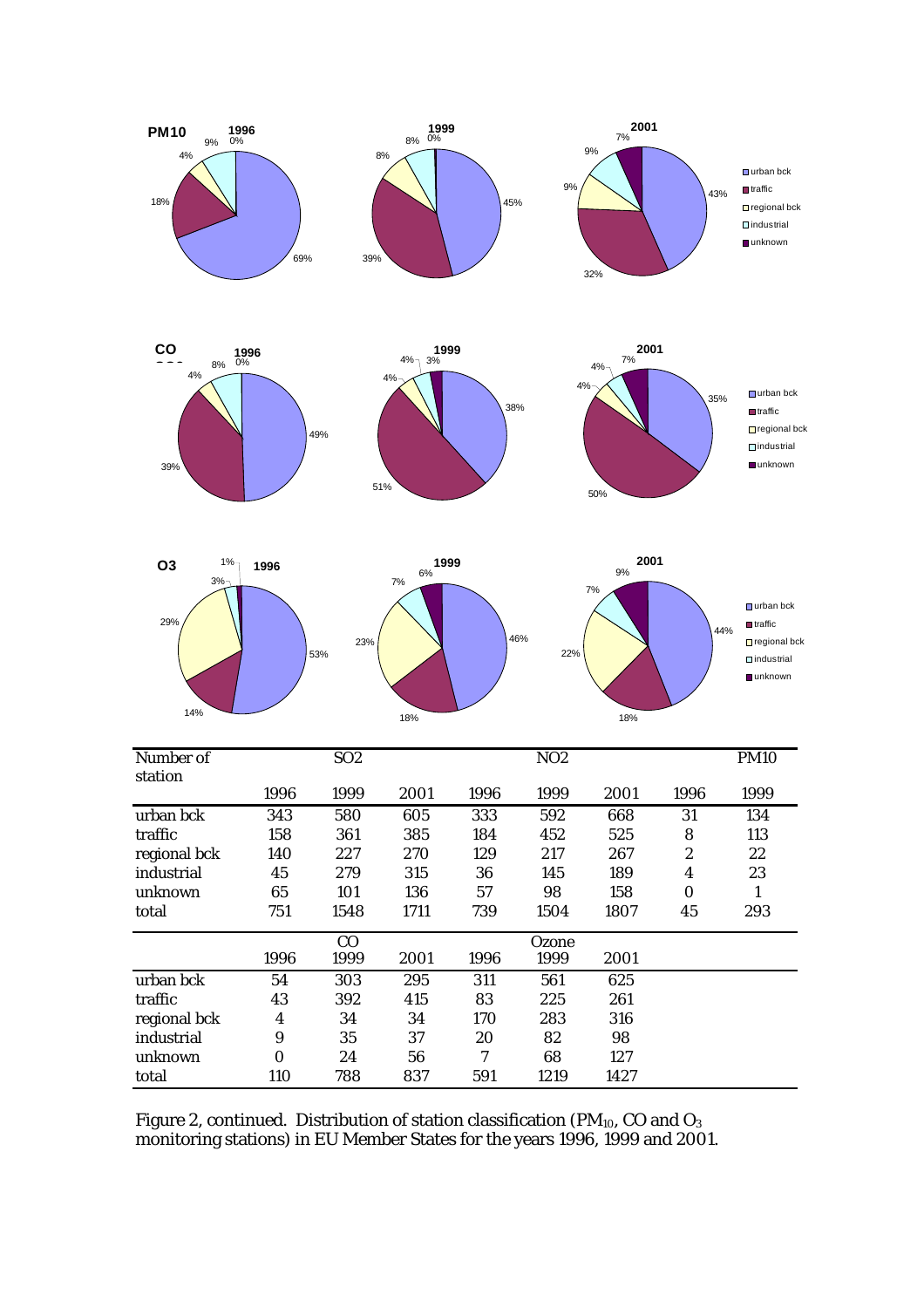## <span id="page-12-0"></span>**4. DIFFERERENCES IN NETWORK DESIGN**

Descriptions of the monitoring strategies on which Member States have designed their network are not widely available. Evaluation of harmonisation in the design phase is not possible. Here we are looking at the final results: is it possible to find common principles in network design if we relate the number and/or type of station to proxy variable which are either important driving forces or are related to the "stock at risk".

In analysing the networks as a whole, the total number of stations is expressed in economical terms (using GDP), in pollution terms (using emission) and in terms of the country size (using population data and total land area). Figure 3 shows the density of the ozone monitoring network; for the other pollutants similar graphs are given in Annex A. The figure shows that the network densities vary widely over the European Union. Over the five-year period no converging trend towards a more harmonised network density is seen. The smallest - but still large - variability is generally seen in the number of stations per capita. However, whereas the major concern focuses on pollution by ozone and  $PM_{10}$  and in lesser extend by  $NO<sub>2</sub>$ , this is not reflected in the station densities. The EU-wide station densities of  $NO<sub>2</sub>$  and  $SO<sub>2</sub>$ (respectively, 4.8 and 4.6 station per million) outweighs the density of ozone (3.8 station per million) and  $PM_{10}$  (in 2001, 2.5 station per million but still increasing). The low number of CO stations (2.2 station per million) is in agreement with the (from a human health perspective) low priority.

According to the 1st and 2nd daughter directive there is no requirement to measure PM<sub>10</sub> and CO in rural areas. Still about 9% of the PM<sub>10</sub> and 4% of the CO station is classified as "rural background". From an assessment point of view these stations are important to estimate the urban contributions.

How large the difference in network design between the Member States is, can be illustrated by an example. In September 2003 EEA received a request from a Spanish journalist *"for a comparison of urban air quality in cities in Spain with those in Italy, United Kingdom, Germany, France and the Netherlands, the most up to date ozone and particulate concentrations are requested. The data is requested for each of the 6 biggest cities in each country (in the Netherlands this could be fewer)"*.

The ETC extracted the requested information from AIRBASE using the following criteria:

- 2001 data for ozone and  $PM_{10}$ ;
- only urban background stations (when comparing the air quality situation in different cities, monitoring stations representative for the background air pollution levels (so called urban background stations) should be used; industrial or street stations are too much influenced by local (traffic) emissions to be included in such a comparison;
- criteria for data capture is 75%, that is during more than 75% of the year valid measurements must be available;
- when more than one urban background station is available in a city, concentrations are averaged over all operational stations;
- only cities with more 200 000 inhabitants are included.

Application of these criteria resulted in no information at all for Spanish cities !! In the major cities in Spain only traffic stations are operational. A similar but not so extreme situation is found in other Member States: not for all 6 biggest cities urban background concentrartions are available.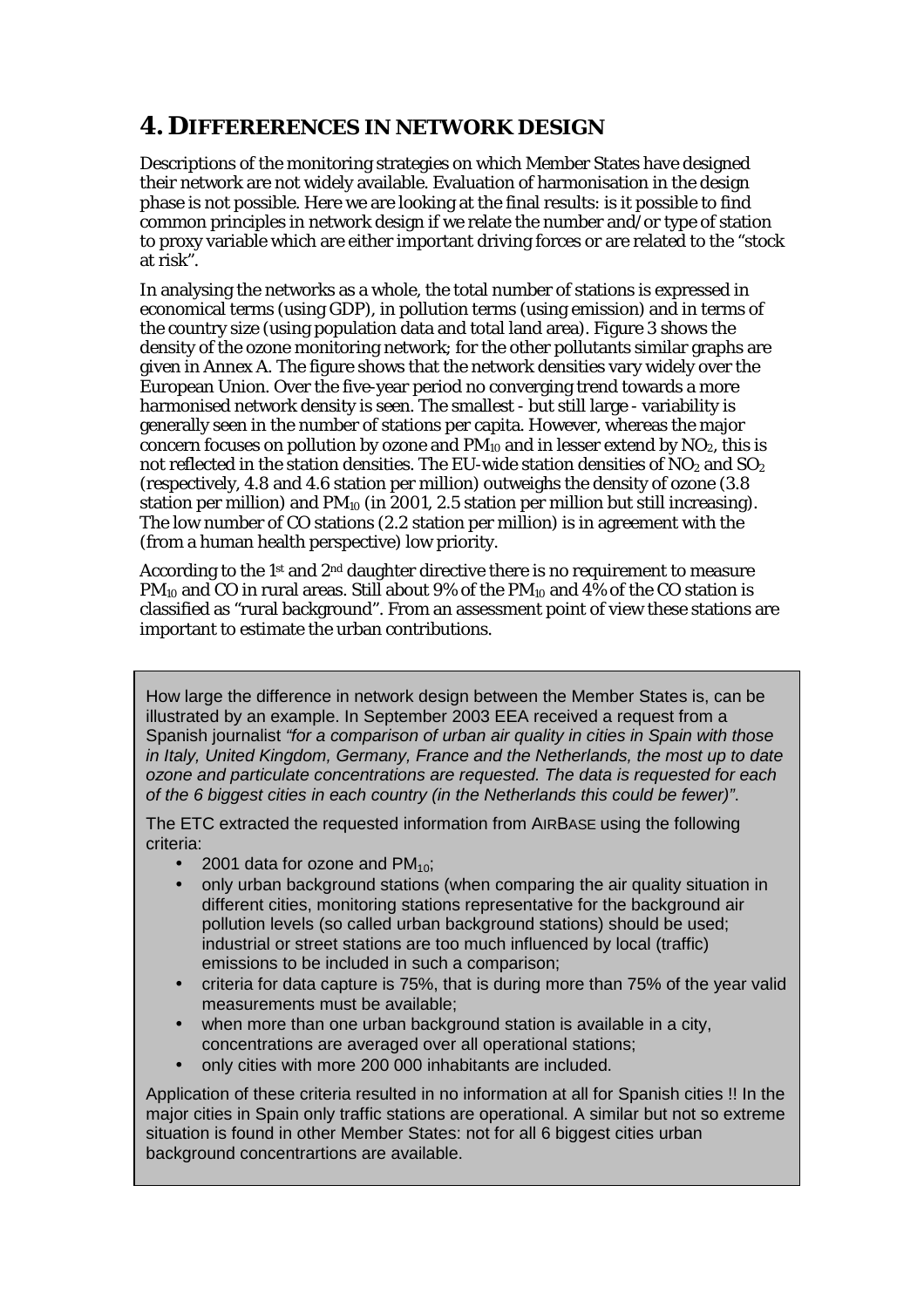

Figure 3. Density of ozone monitoring network expressed as number of stations per million inhabitants (top left); per 1000 km2 (top right); per GDP (in 109 Euro, 1995 prices; bottom left) and per ktonne ozone precursor emissions (expressed in ktonne VOC equivalents).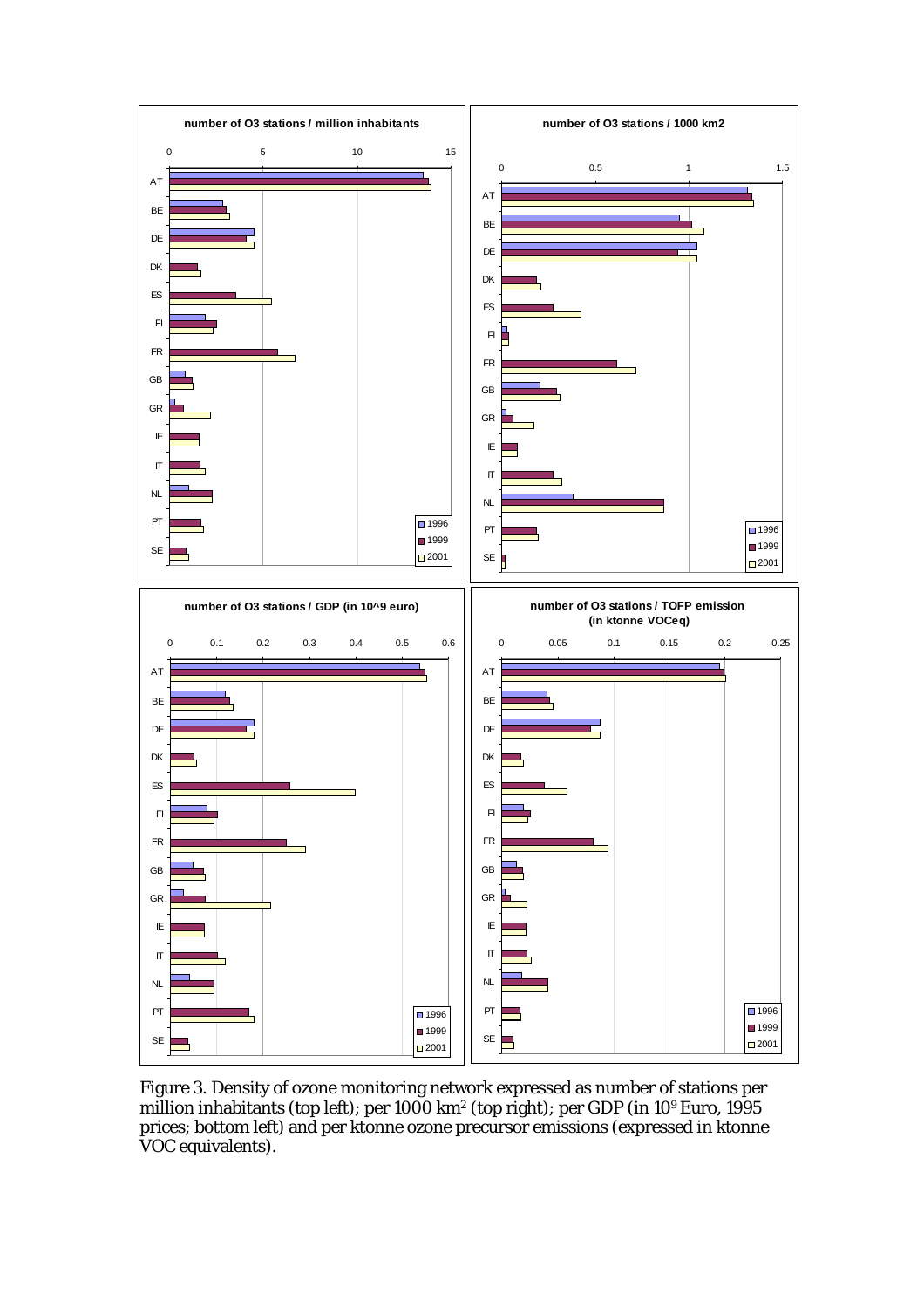<span id="page-14-0"></span>The validity of the area as proxy for station density might be disputed. In the more remote areas with small gradients in concentration the stations may be representative for a wider area and a smaller density is expected. This is indeed seen in the Figures: lowest densities are given for Scandinavian countries. In the other parts of the EU the interpretation of the differences in density is less straightforward.

Presenting the station densities in terms of GDP or emissions does not result in a reduced variability. It might be argued that GDP is a too coarse as air quality should be related to the pollution level of the economical sector which have the largest contribution to the GDP. This might suggest using emission as proxy. When doing so, the ranking of the countries from high to low station density is changed but still a large variability is found. In this case one can state that, considering only national emissions, the importance of long-range transboundary air pollution is neglected.

In the daughter directives criteria for determining the minimum number of monitoring stations are given. The minimum number of sampling points to assess compliance with limit or target values for the protection of human health depends on the population size of the agglomeration or zone and on the ratio between actual concentration and upper assessment threshold. For ozone the required density ranges from 2 stations per million for small zones to 1.3 or less for zone/agglomeration with more than 3.75 million inhabitants. For the other pollutants the range is from 4 to about 1.5 stations per million if concentrations are above the upper assessment threshold. In case concentrations are below the upper assessment threshold, the range is  $2 - 0.75$  stations per million. Without detailed information on location, size and pollution levels it can not be judged whether the station density is in compliance with the criteria. Assuming an average population size of 2.5 M the required station density is in the range of  $1 - 2$  station per million. This density is realised in most but not all of the Member States.

To assess compliance with limit or target values for the protection of ecosystems and vegetation the required density of  $NO<sub>2</sub>$  and  $SO<sub>2</sub>$  stations is 0.05 or 0.025 station per 1000 km2 in case maximum concentration is above cq below the upper assessment threshold. For ozone a density of 0.02 station (0.04 in complex terrain) per 1000 km2 is required. With some exceptions the required density is met.

The agreement (or differences) in station classification is shown by relating the number of urban stations to the urban population, the number of traffic stations is related to energy consumption by road traffic and the number of rural stations is related to the total area. (results for  $PM_{10}$  are given in Figure 4; similar figures for the other pollutants are given Annex B). Again no harmonised picture emerged. Variability between countries seems even to be larger than seen in the density graphs based on total number of stations.

### **5. CONCLUSION**

The situation before and after implementation of the Framework directive and related daughter directive is analysed by comparing the situations in 1996, 1999 and 2001. In this period an increase in the number of station is seen but, in relative terms, there has been no changes from less rural background station in favour of more urban background stations. At the end of 2001, the monitoring networks for  $SO_2$ ,  $NO_2$  $PM_{10}$  and lead must have been brought inline with the requirements from the 1st Daughter Directive. Compliance of the networks with the monitoring requirements in 2nd and 3rd Daughter Directive must be realised before end 2002 and 2003, respectively. A further adaptation of networks can not be excluded.

The density of the monitoring networks varies strongly over the Member States. The introduction of the Framework Directive seems not to result in a notable harmonisation of the air quality networks in EU Member States after 1999; this might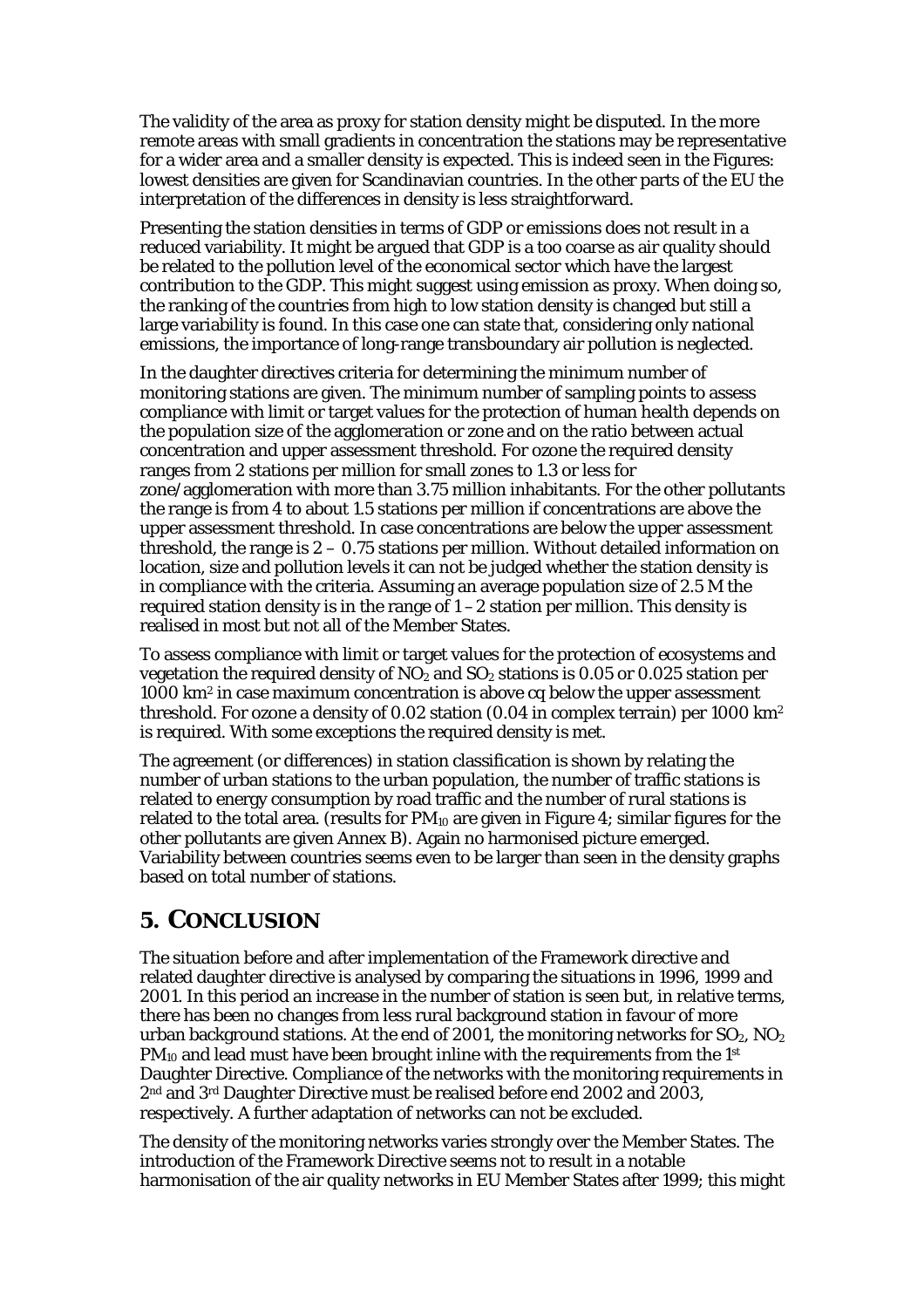well be related to the fact that the period 1999-2001 is too short for the reconstruction and/or adaptation of the monitoring networks.

The information available from AIRBASE indicates that the minimum station density in urban agglomerations and rural areas as required by the Framework Directive might not be realised in all countries.



Figure 4. Density of PM10 monitoring stations; left: number of urban stations per million urban inhabitants; right: number of traffic stations per ktonne of fuel used in road traffic.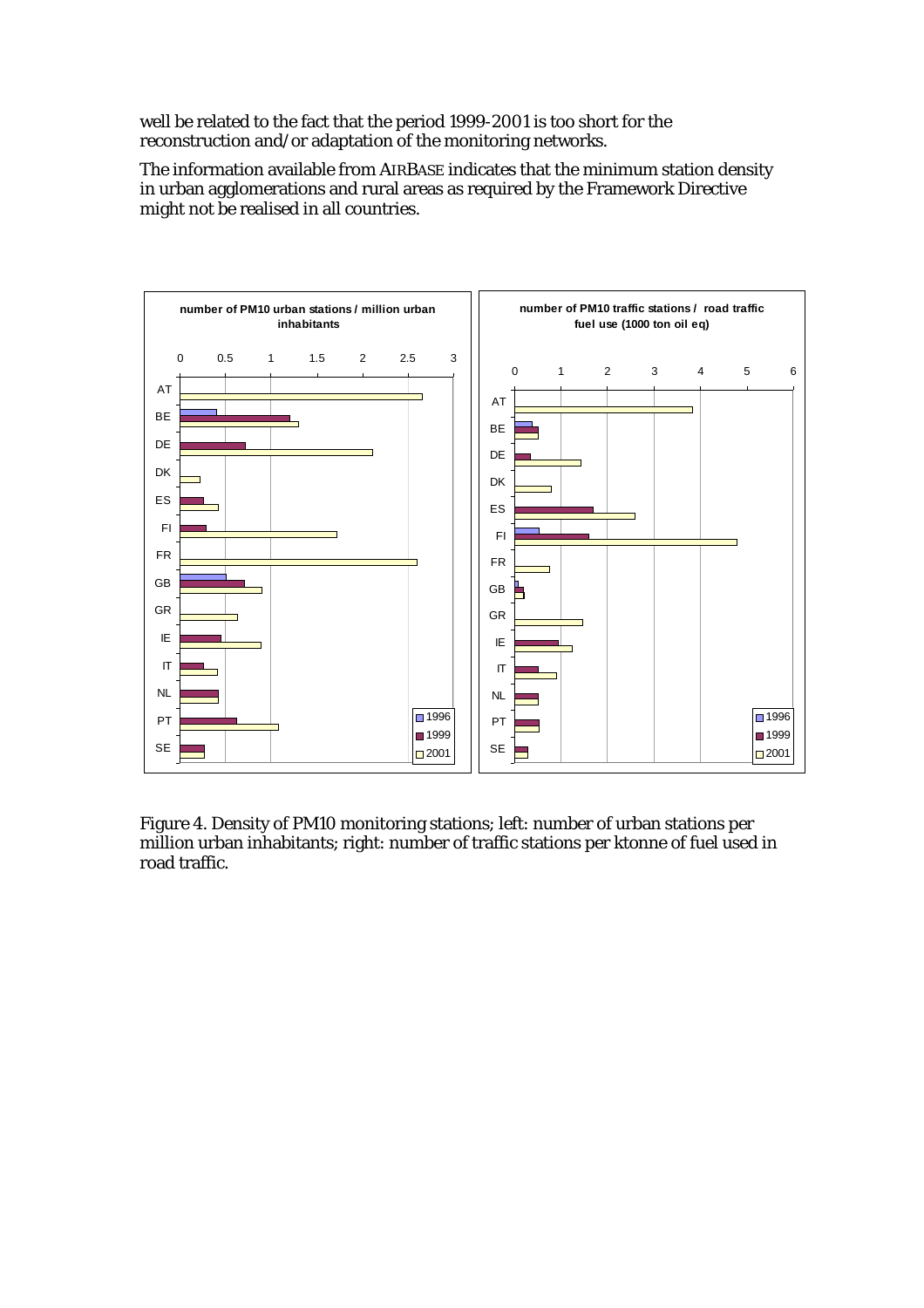#### <span id="page-16-0"></span>**6. REFERENCES**

- Bijsman E., van Hooydonk P.R., Mol W., Fiala J. and de Leeuw F.A.A.M. (2003) European exchange of air quality monitoring meta information in 2001. ETC/ACC Technical paper 2003/1, Bilthoven, the Netherlands.
- De Leeuw F., Sluyter R., de Paus T. (1999) Air pollution by ozone in Euirope in 1997 and summer 1998. Topic Report 3/99, European Environment Agenct, Copenhagen, Denmark.
- EC (1992) Council Directive 92/72/EEC of 21 September 1992 on air pollution by ozone. Official Journal L 297, 13/10/1992, pp 1-7.
- EC (1996) Council Directive 96/62/EC of 27 September 1996 on ambient air quality assessment and management. Official Journal L 296, 21/11/1996, pp 55-63.
- EC (1997) Council Decision 97/101/EC of 27 January 1997 establishing a reciprocal exchange of information and data from networks and individual stations measuring ambient air pollution within the Member States. Official Journal L35, 05/02/1997, pp 14-22.
- EC (1999) Council Directive 1999/30/EC of 22 April 1999 relating to limit values for sulphur dioxide, nitrogen dioxide and oxides of nitrogen, particulate matter and lead in ambient air. Official Journal L 163, 29/06/1999, pp 41-60.
- EC (2000) Directive 2000/69/EC of the European Parliament and the Council of 16 November 2000 relating to limit values for benzene and carbon monoxide in ambient air. Official Journal L313, 13/12/2000, pp 12-21.
- EC (2001) Commission Decision of 17 October 2001 amending the Anexes to Council Decision 97/101/EC establishing a reciprocal exchange of information and data from networks and individual stations measuring ambient air pollution within the Member States. Official Journal L282, 26/10/2001, pp 69-76.
- EC (2002) Directive 2002/3/EC of the European Parliament and of the Council of 12 Februari 2002 relating to ozone in ambient air. Official Journal L 67, 09/03/2002, pp 14-30.
- EC/DGEnv, European Commission, DG Environment (2002) Overview of methods and results of the preliminary assessment of air quality in Europe under Directives 96/62/EC and 1999/30/EC.
- Larssen S, Adams M.L., Barrett K.J., van het Bolscher M., de Leeuw F., Pulles T. (2003) Air pollution in Europe 1990-2000, EEA, Copenhagen.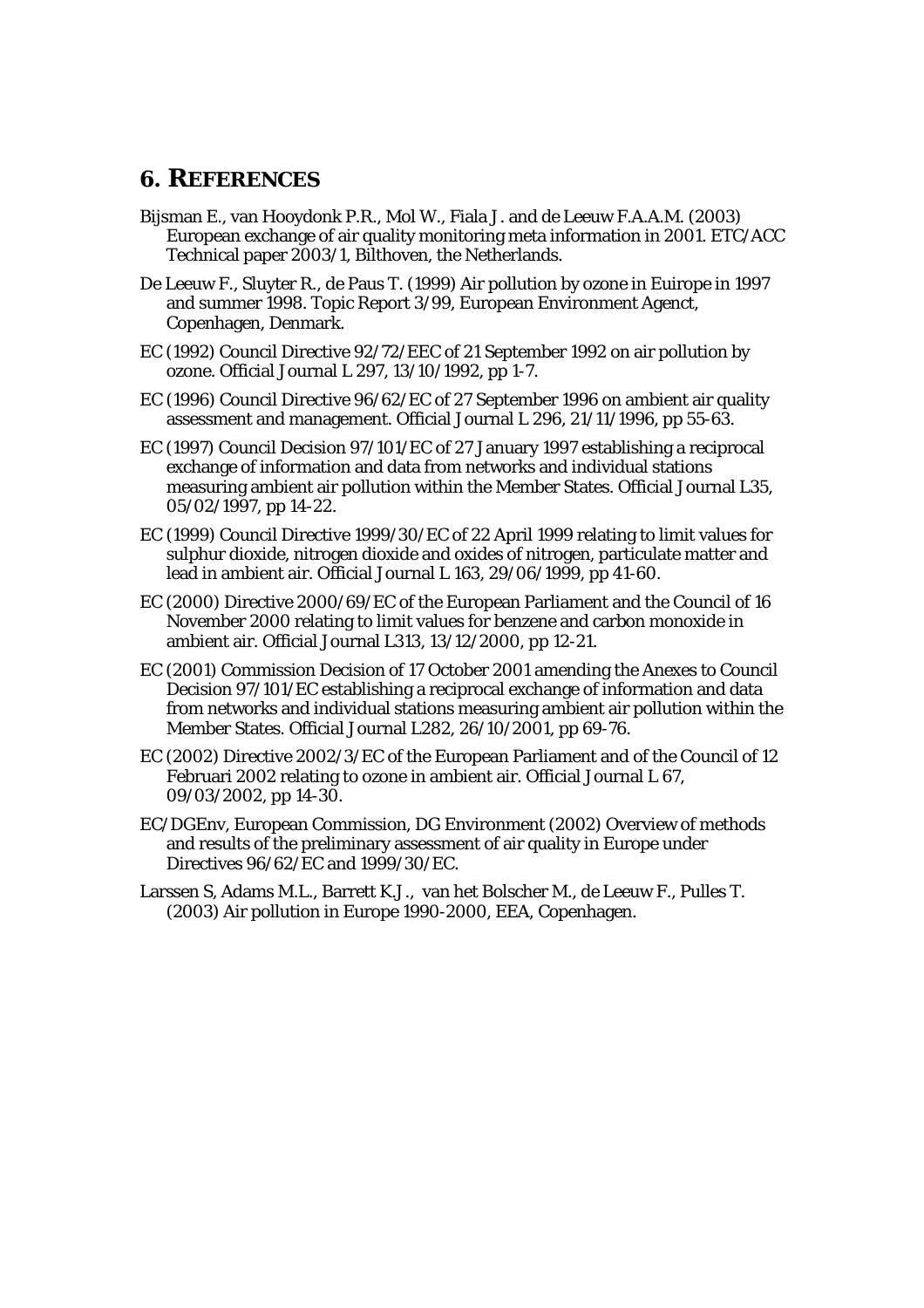## <span id="page-17-0"></span>**ANNEX A**



Figure A.1. Density of  $PM_{10}$  monitoring network expressed as number of stations per million inhabitants (top left); per 1000 km2 (top right); per GDP (in 109 Euro, 1995 prices; bottom left) and per ktonne primary and secondary emissions (bottom right).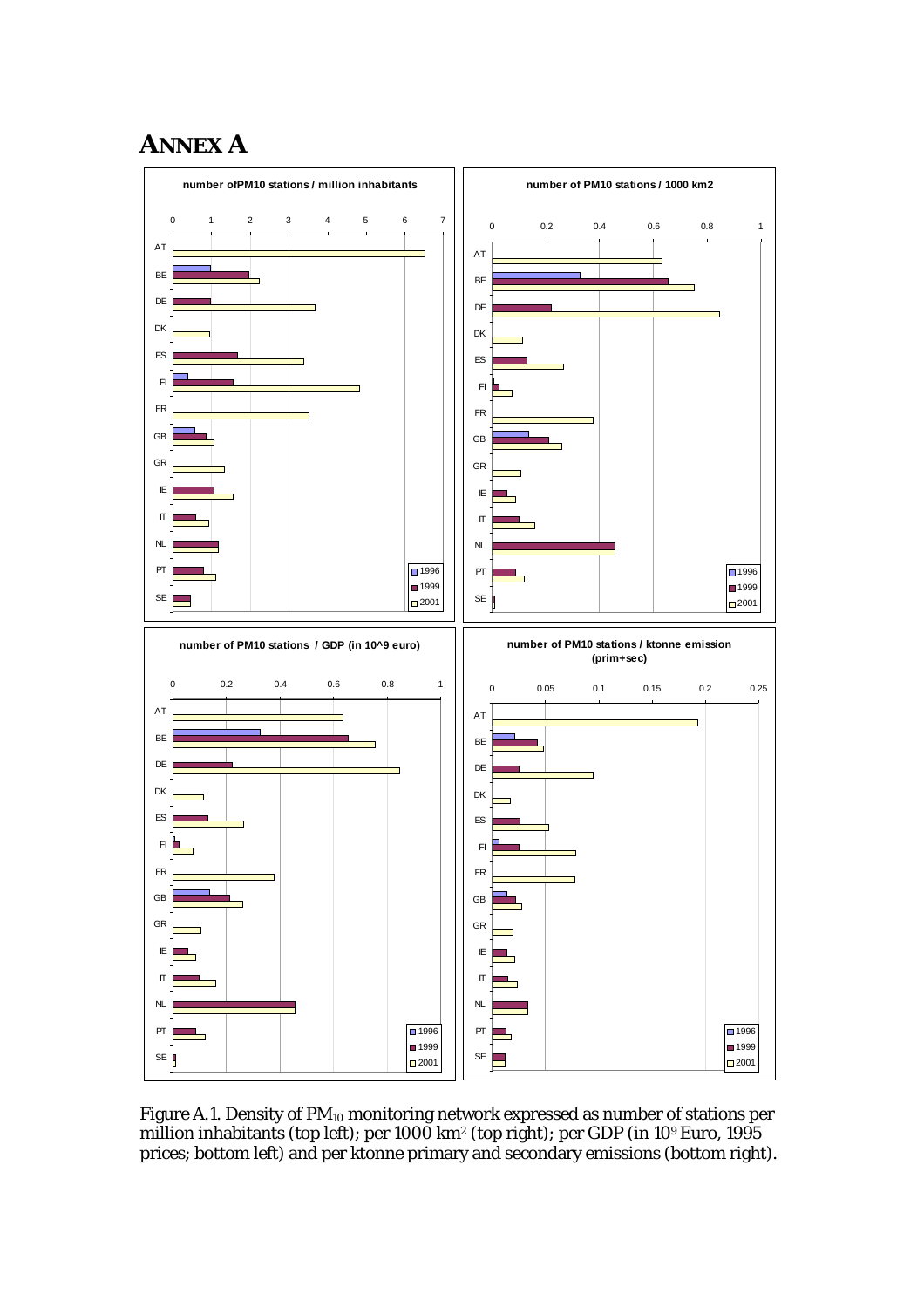

Figure A.2. Density of NO<sub>2</sub> monitoring network expressed as number of stations per million inhabitants (top left); per 1000 km2 (top right); per GDP (in 109 Euro, 1995 prices; bottom left) and per ktonne emissions (bottom right).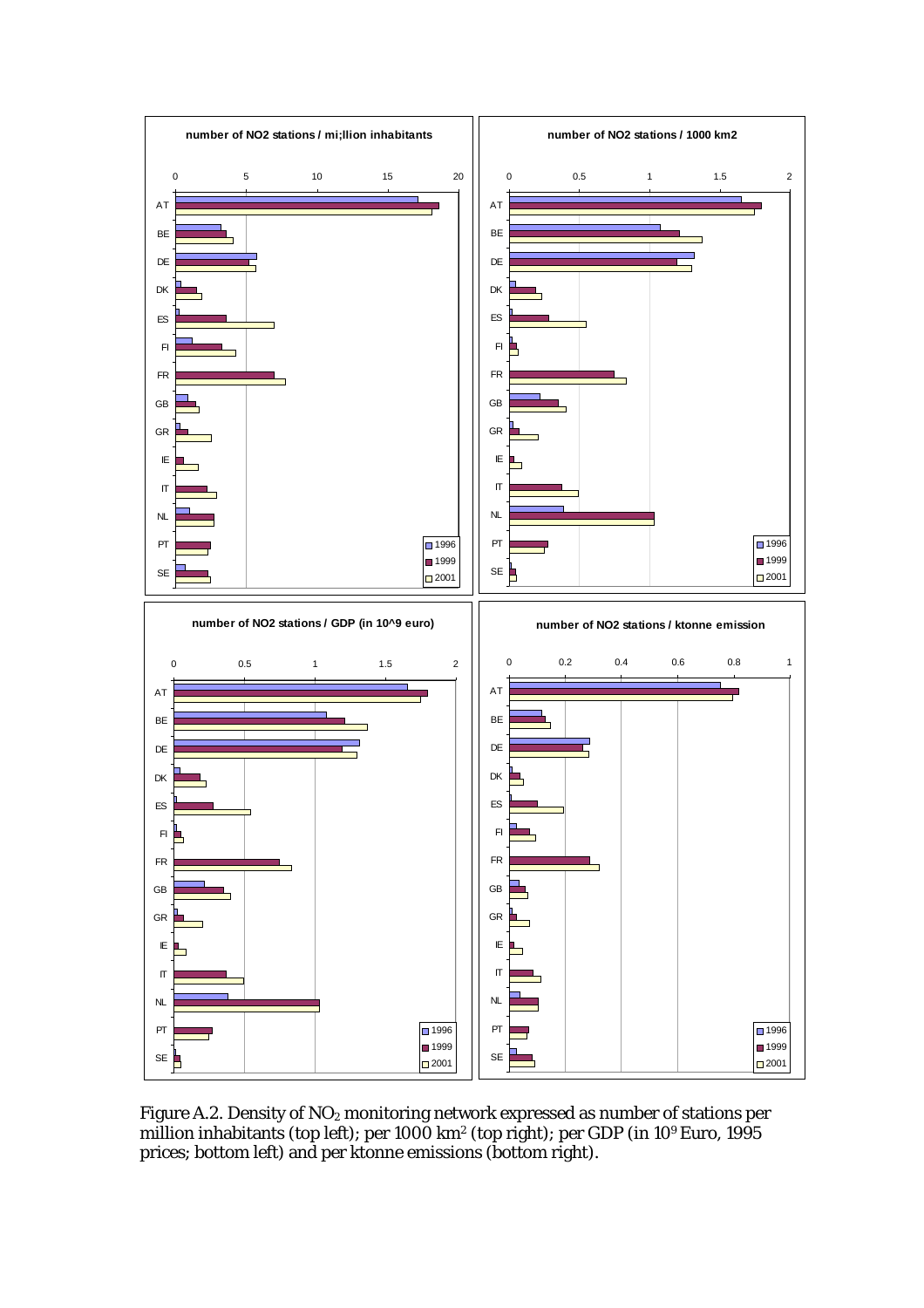

Figure A.3. Density of CO monitoring network expressed as number of stations per million inhabitants (top left); per 1000 km2 (top right); per GDP (in 109 Euro, 1995 prices; bottom left) and per ktonne emissions (bottom right).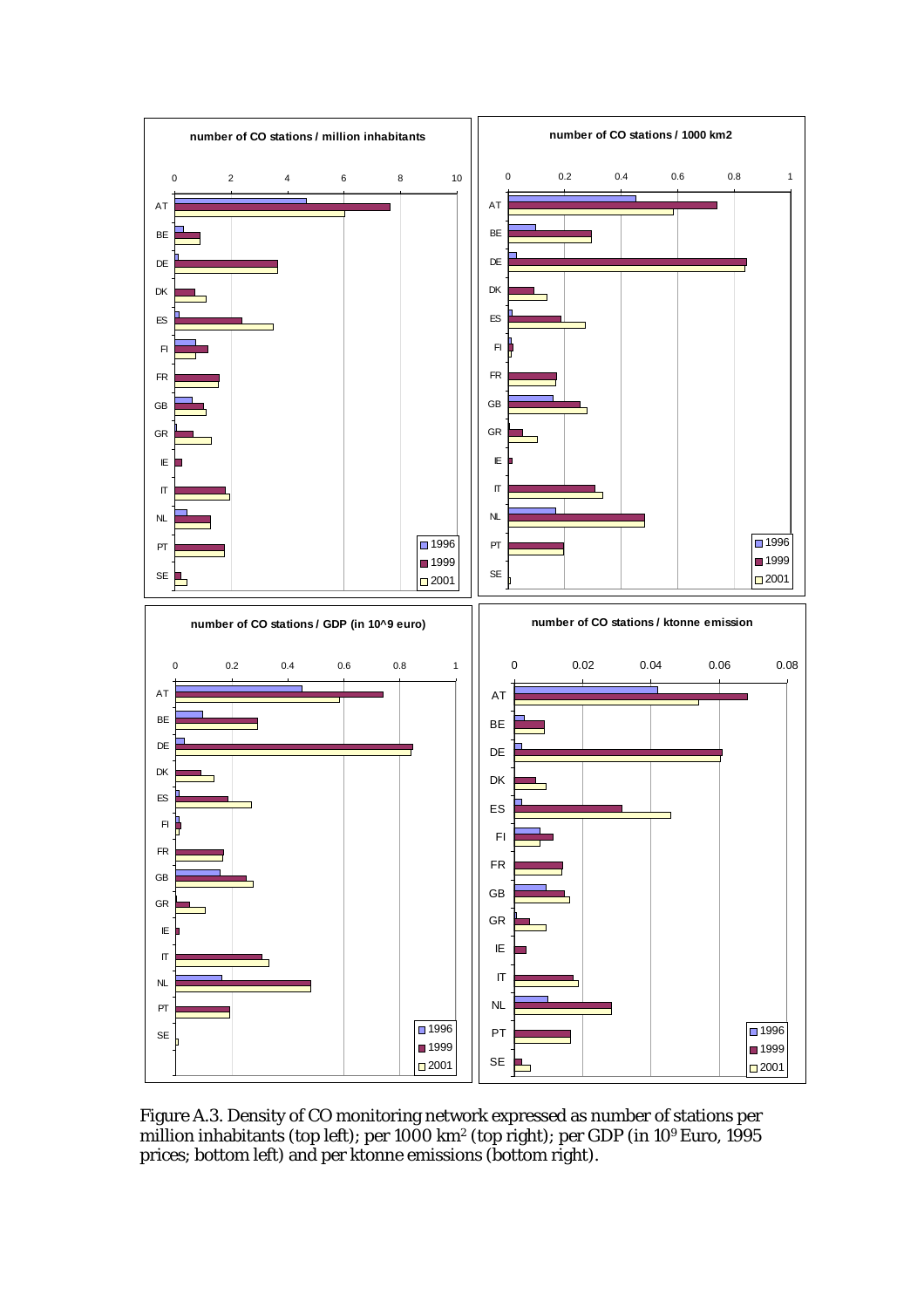

Figure A.4. Density of SO<sub>2</sub> monitoring network expressed as number of stations per million inhabitants (top left); per 1000 km2 (top right); per GDP (in 109 Euro, 1995 prices; bottom left) and per ktonne emission (bottom right).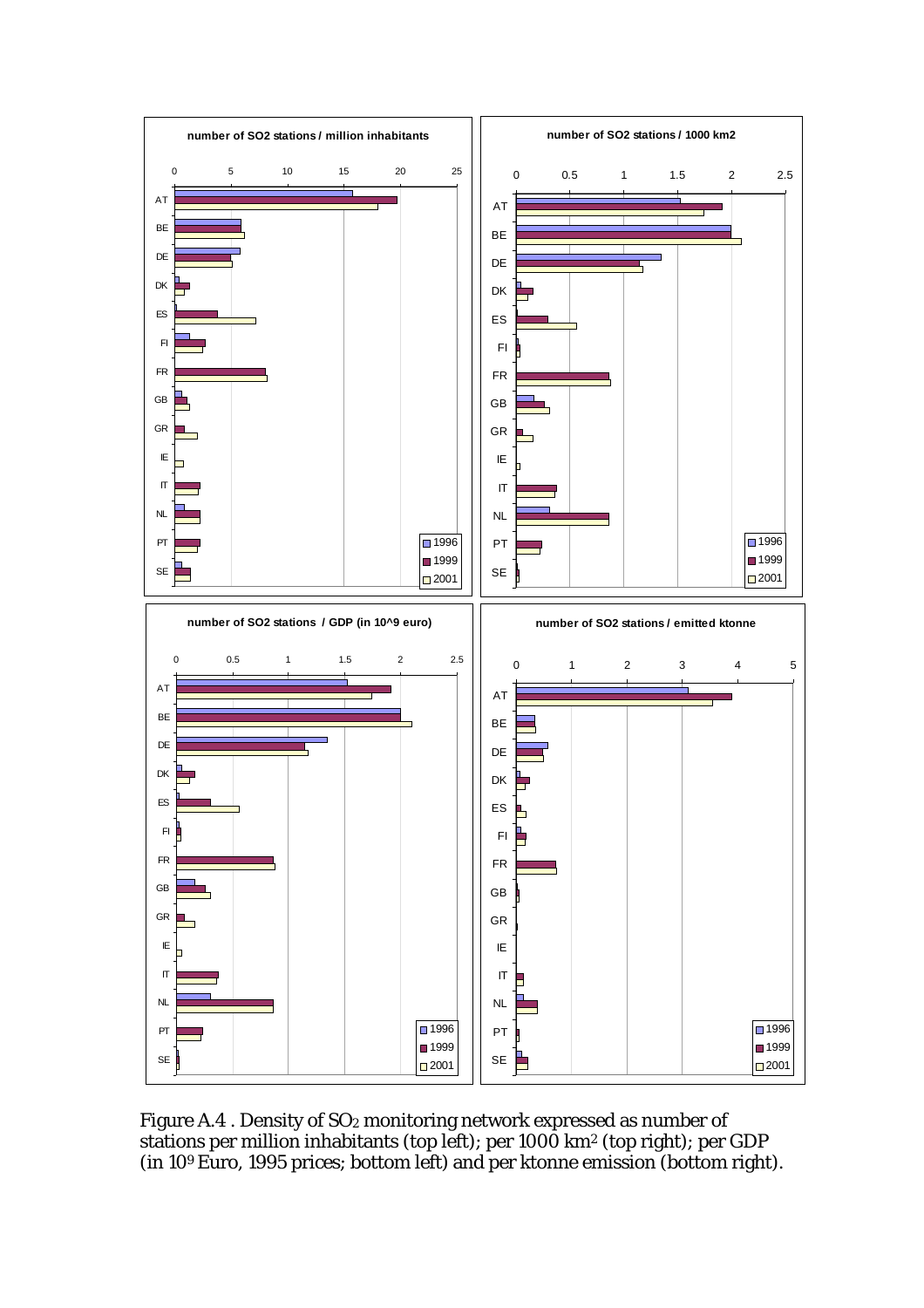## <span id="page-21-0"></span>**ANNEX B**



1000 km2.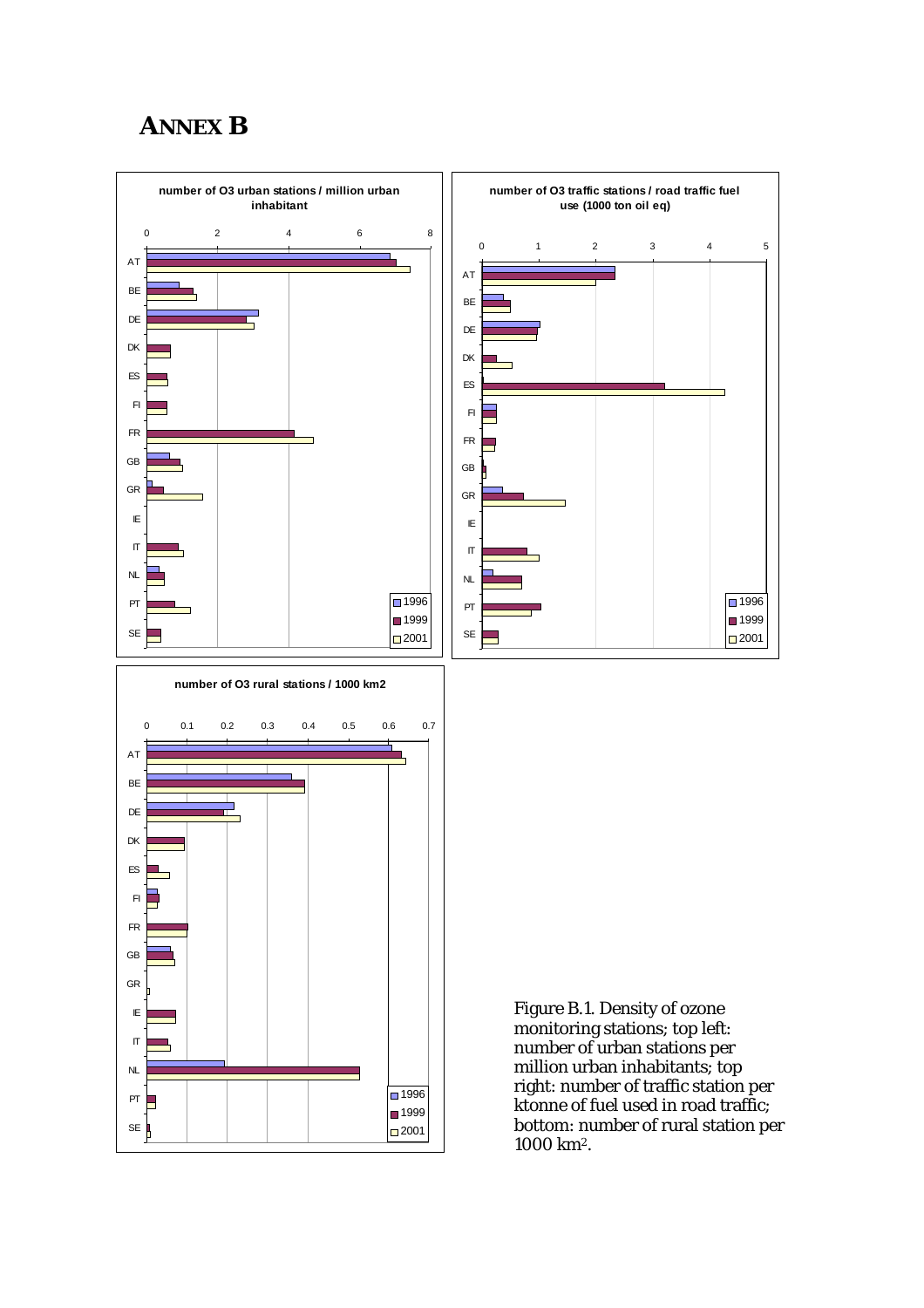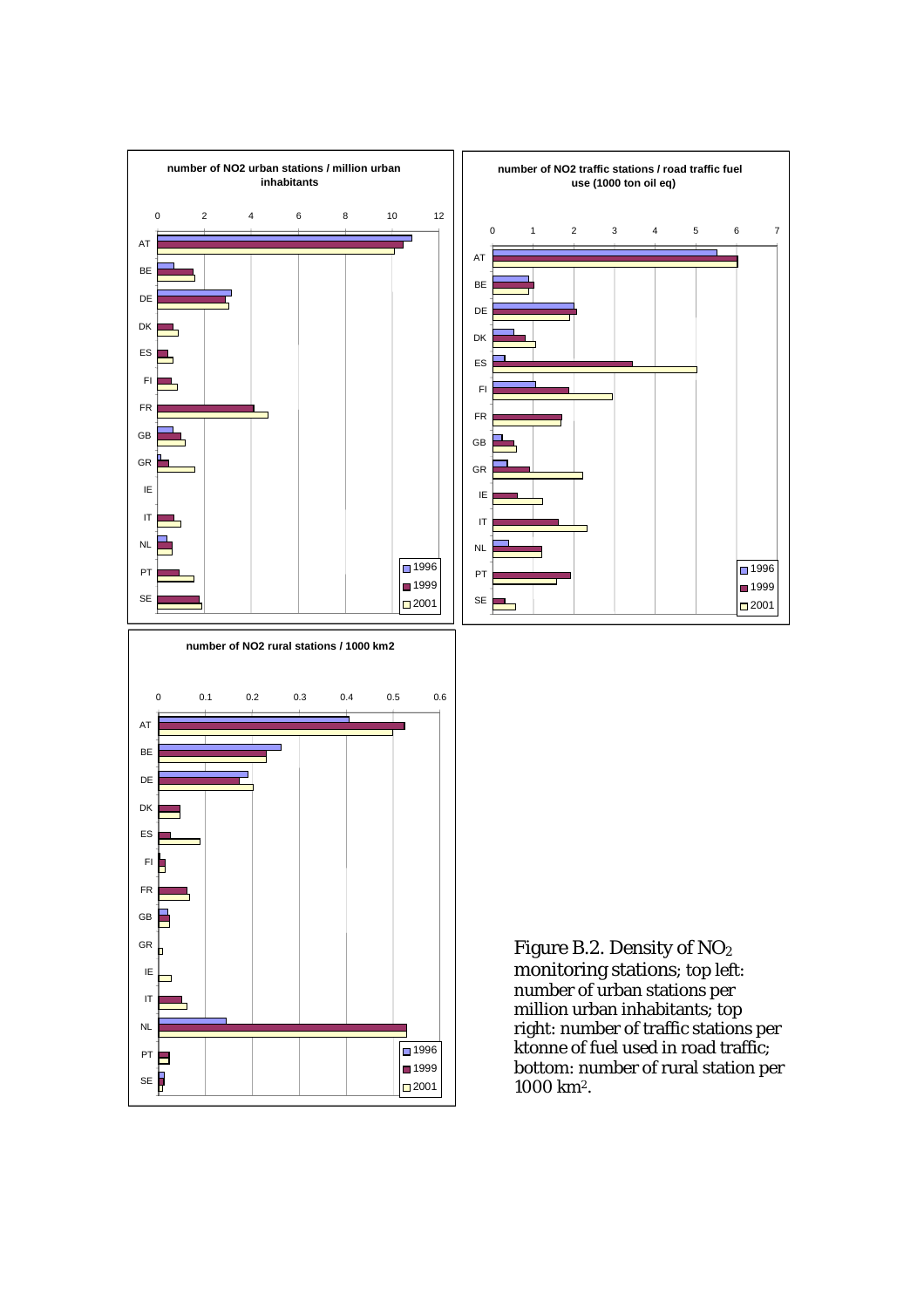

Figure B.3. Density of CO monitoring stations; left: number of urban stations per million urban inhabitants; right: number of traffic stations per ktonne of fuel used in road traffic.